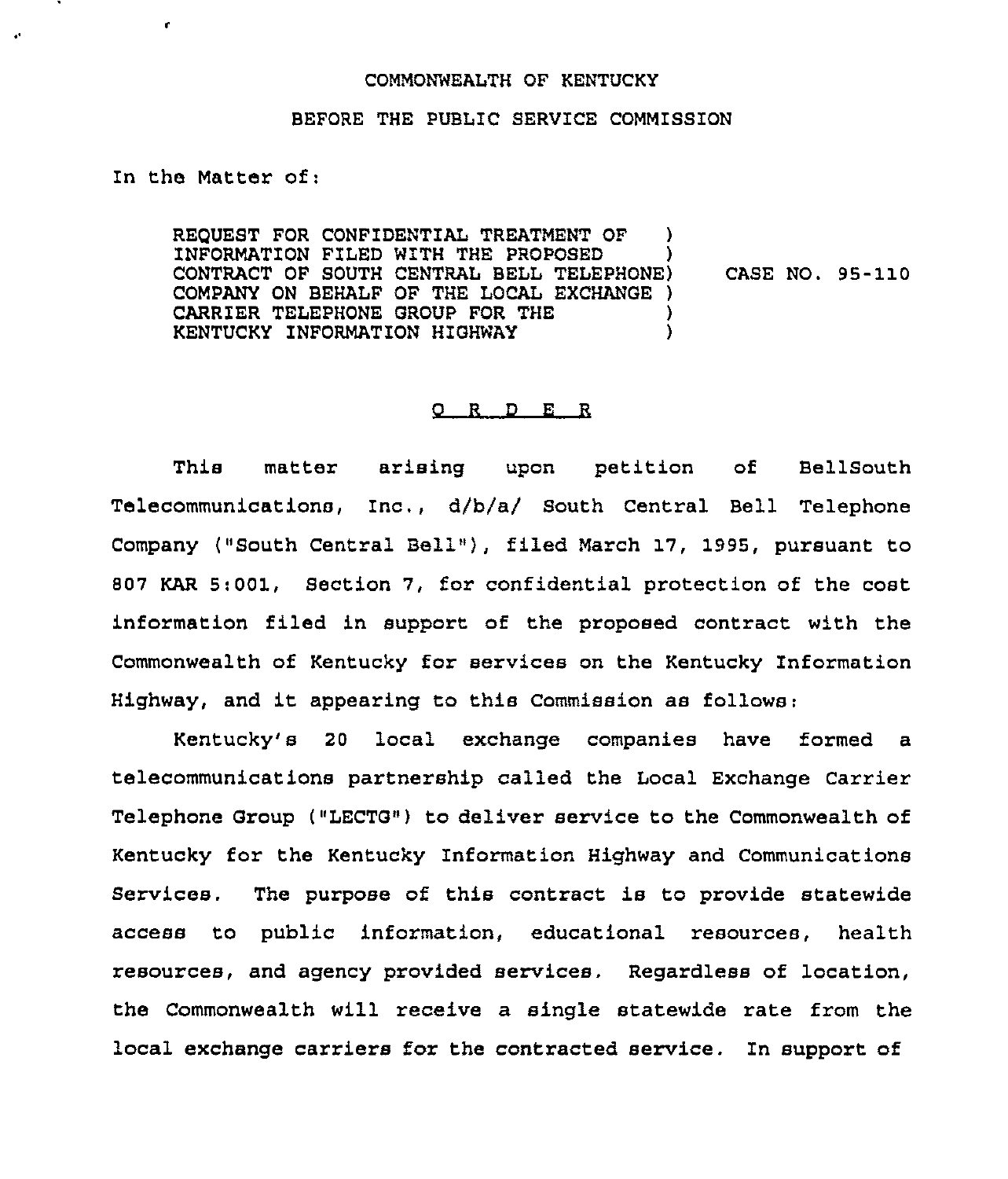that rate, South Central Bell has submitted cost information which it seeks to protect as confidential.

 $\bullet$ 

 $\sim 100$  km s  $^{-1}$ 

The information sought to be protected is not known outside of South Central Bell and is not disseminated within South Central Bell except to those employees who have a legitimate business need to know and act upon the information. South Central Bell seeks to preserve and protect the confidentiality of the information through all appropriate means, including the maintenance of appropriate security at its offices.

KRS 61.872(1) requires information filed with the Commission to be available for public inspection unless specifically exempted by statute. Exemptions from this requirement are provided in KRS 61.878(1). That section of the statute exempts several categories of information from open inspection. One category exempted in paragraph (c) 1 of that subsection is information confidentially disclosed to the Commission which if openly disclosed would permit an unfair commercial advantage to ccmpetitors of the source of the information. To qualify for this exemption, the party claiming confidentiality must demonstrate actual competition and a likelihood of substantial competitive injury if the information is disclosed. Competitive injury occurs when disclosure of the information gives competitors an unfair business advantage.

South central Bell competes with interexchange carriers in the toll and data market. Public disclosure of the supporting cost study would provide such competitors with demand and revenue estimates that would enable them to analyze market potential at the

-2-